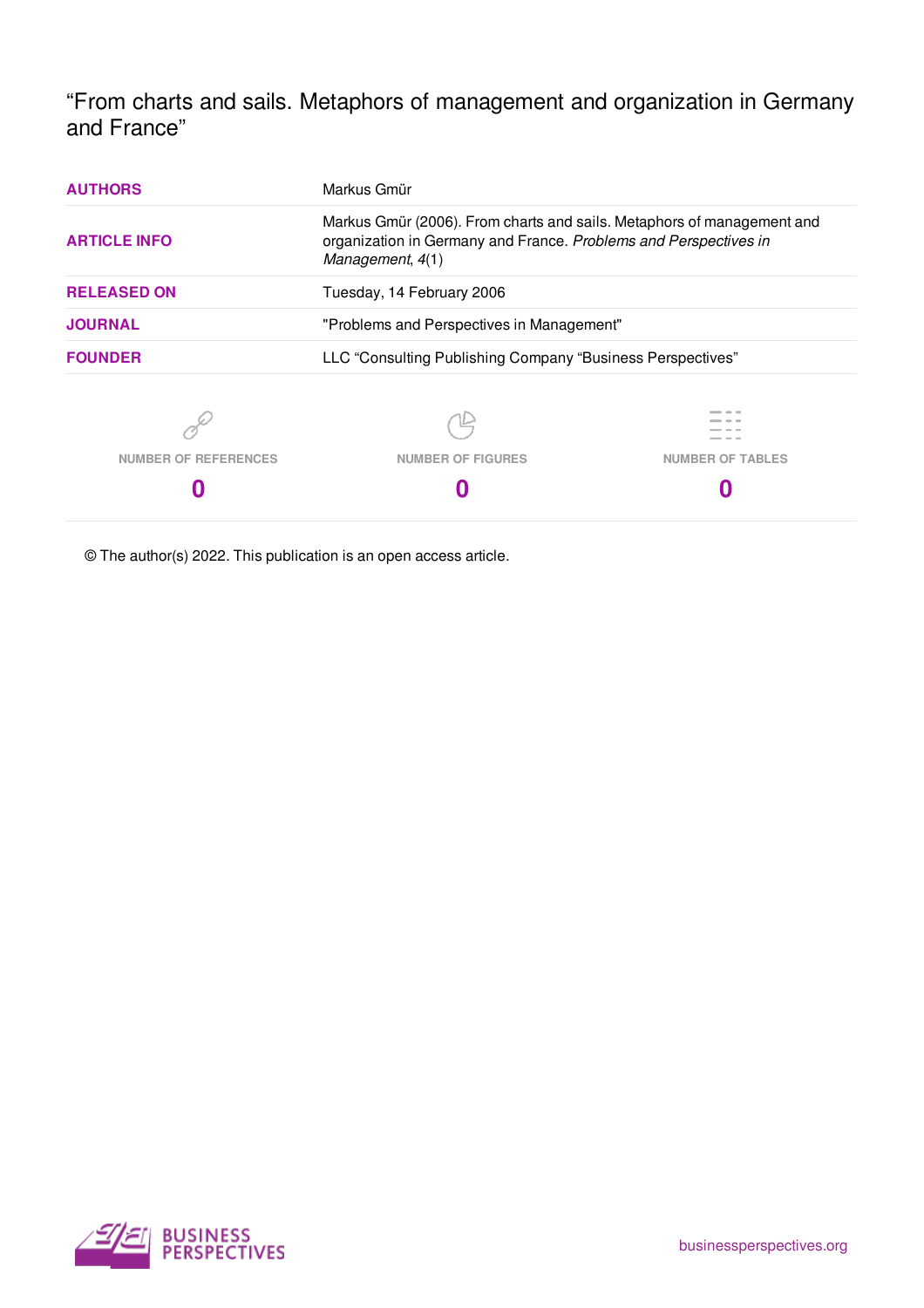# **From Charts and Sails. Metaphors of Management and Organization in Germany and France**

Markus Gmür

#### **Abstract**

Metaphors of organization rely on a set of assumptions about organizational reality. A comparison of dominant concepts of organization in Germany and France shows that the preference of scientists and practitioners for certain metaphors of organization is culturally determined. The history of organization science in research and practice determines the emergence of preferred metaphors. These find expression in German and French textbooks on organization as much as in the organizational structures of German and French companies. In essence, the differences between the underlying concepts of organization studies by German and French scientists and practitioners may be reduced to two metaphors: chart and sail. In German organization theory and practice, there is a dominant image of an organization as an essentially centripetal entity and structure for the efficient differentiation and integration of individual tasks with a view to a common, tangible goal. French organization theory and practice, however, are predominantly determined by an image of an organization as a temporary arrangement and common guiding image for its various interested parties towards the achievement of a given goal.

**Key words:** metaphor, organization theory, organizational structure, comparative studies, Germany, France.

### **Introduction**

*'If you want to build a ship, don't muster people to collect wood together and don't assign them tasks and work, but rather teach them to long for the endless immensity of the sea.'* 

With this oft-quoted metaphor, the French writer Antoine de Saint-Exupéry is said to have expressed his vision of successful team organization. In so doing, he juxtaposed two images of organizing: organization through systematic allocation of tasks and organization through common guiding images. Even though Saint-Exupéry was not looking to represent intercultural differences through images of organization, the juxtaposition may be used to identify differences between dominant French and German images of organization and, in short, the question of whether a chart or a sail is more important for the attainment of a goal.

Metaphors of organization influence researchers in theory formulation and practitioners in shaping structures and processes. They are based on a set of paradigmatic assumptions about organizational reality (Morgan, 1980) and bring these together in a self-contained and consistent analogy. Gareth Morgan (1986) introduced a range of eight metaphors of organization, which he uses as a framework for ordering the whole of organization science: organizations as machines, organisms, brains, cultures, political systems, psychic prisons, flux and transformation, and as instruments of domination. This set of organizational metaphors has since been extended repeatedly, e.g. by the theatre metaphor of Mangham and Overrington (1987) or the jazz metaphor of Weick (1998) and others. Subsequent debate around metaphors in organization research has concentrated mainly on two issues. Firstly, the fundamental question of the scientific status of the metaphor approach and its usefulness for organization science arises repeatedly, and is answered in very different ways (Reed, 1990; Grant and Oswick, 1996). The second and less disputed area of discussion focuses on the usage of metaphors in processes of organizational change and transformation (Sackmann, 1989; Marshak, 1996).

However, the question of how metaphors in organization science are actually established and the precise influence of national culture remain largely unexplained. So far, the epistemologi-

 $\overline{a}$ © Markus Gmür, 2006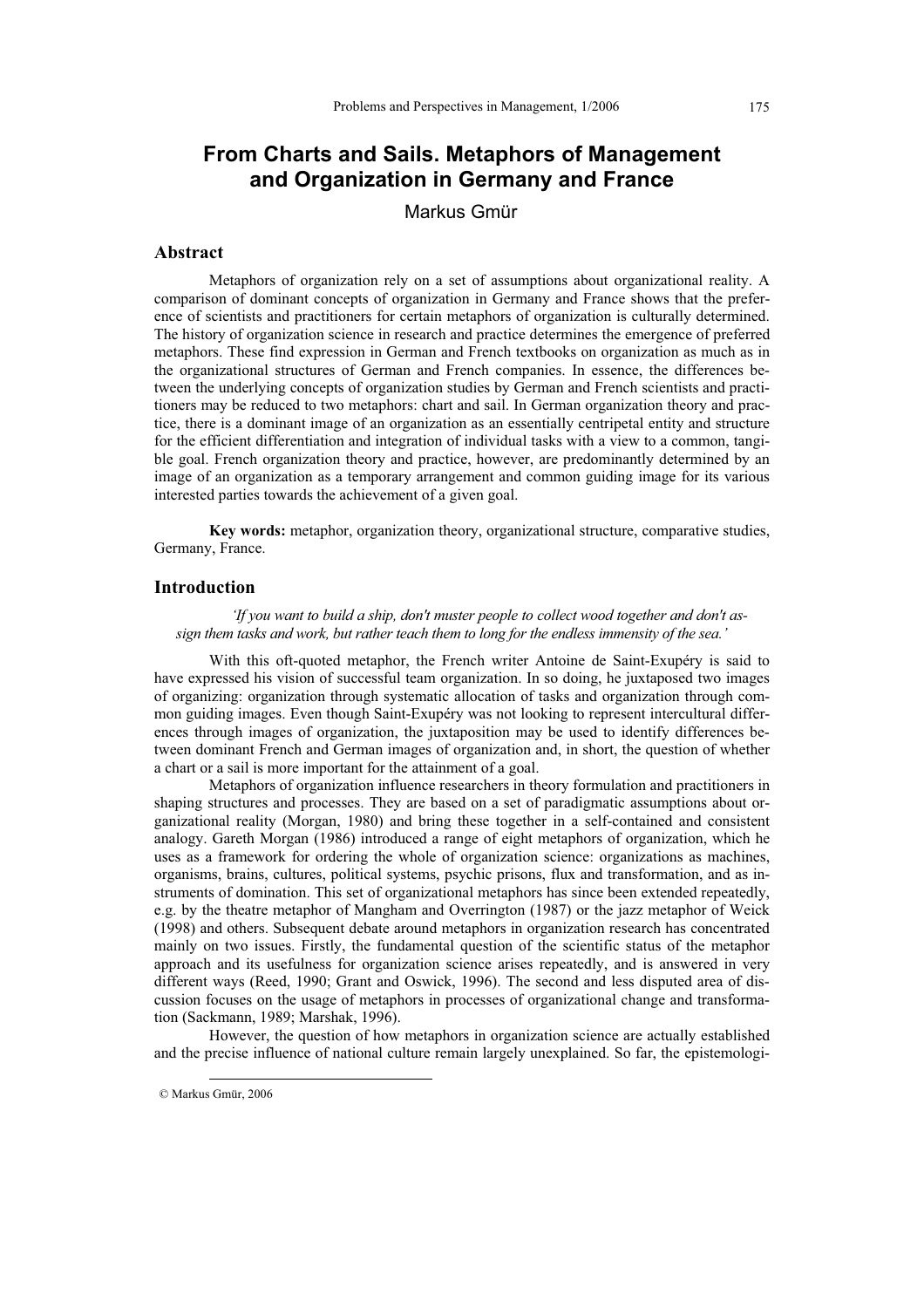cal debate of metaphors in organizational research would suggest that a metaphor could be interpreted primarily as a means of promoting creativity in organization science and as an instrument of promoting motivation in organizational practice. Nevertheless, Morgan also argues that each scientist – consciously or unconsciously – is influenced by images guiding him or her in the cognitive process: *'(...) all theories of organization and management are based on implicit images or metaphors that lead us to see, understand, and manage organizations in distinctive yet partial ways.'*  (Morgan, 1986: 4). It is unclear, however, how such distinction is actually achieved.

Using the example of organization science in Germany and France, this paper demonstrates the significance of cultural factors in the country-specific characteristics of metaphors of organization science. The basic premise here is that dominant metaphors of organization guiding scientists and practitioners can be differentiated by intercultural comparison. Through such comparison, the emphasis of organizational research and the patterns of organizational structures differ accordingly.

In an empirical study, Gibson and Zellmer-Bruhn (2001) have shown how images of teamwork differ through international comparison, and that the cultural dimensions of 'power distance' and 'individualism' (Hofstede, 1980) have a major bearing on the emergence of differing preferences for metaphors. For instance, the competition metaphor for teamwork is seen to dominate in individualistic cultures.

This paper evaluates available studies on organizational theory and practice in Germany and France with the aim of isolating the respective dominant images of organization and to identify parallels between theory and practice. For this, three areas are examined:

- **Development of organization science** in theory and practice, tracing the history of the organization discipline within the framework of management science
- x **Organization theory** through a comparison of German and French textbooks on organization science
- **Organization practice** on the basis of an evaluation and German-French comparison of available empirical studies of organization structures in practice



Fig. 1. Argument chain of the study

The differences between the images that underlie the way German and French scientists and practitioners approach organizations may basically be reduced to two metaphors: chart and sail. In German organization theory and practice there is a dominant image of an organization as an essentially centripetal entity and as a structure for the efficient differentiation and integration of individual tasks with a view to a common, tangible goal. French organization theory and practice, however, is predominantly determined by an image of an organization as a temporary arrangement and common guiding image for its various interested parties towards the achievement of a given goal.

## **Organization history: The development of organization science in Germany and France**

The first publications to question business organization in Germany in the 1870s, as well as the specialist journal *Organisation* (today the *Zeitschrift für Führung und Organisation*) founded in 1898, are dominated by the engineering sciences. Although issues of commercial organization were increasingly discussed from 1900 onwards, a purely technical philosophy prevailed in practiceoriented organization science up until the 1930s, as seen in the USA (Taylor, 1911).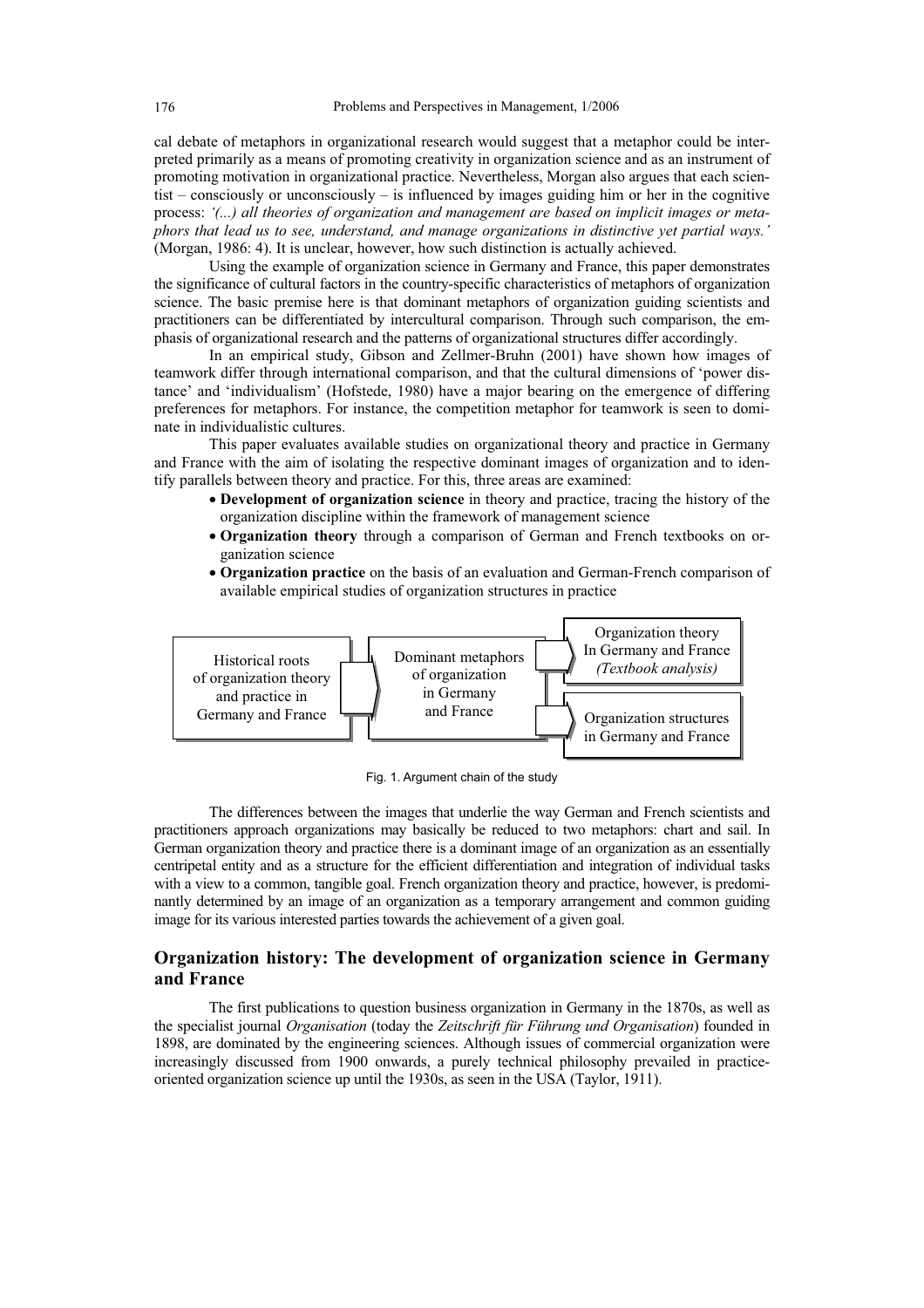In parallel to this, organization science as an academic discipline was developing from the concurrent courses of philosophical idealism and national economics within the framework of business management science. The most important protagonists of the first school of thought are Plenge, who understood organization science as '*Willenswissenschaft*', a 'science of the will', and Nicklisch, with his ethical-normative position (Frese, 1987: 33-111; Nordsieck-Schroer, 1961). According to Plenge and Nicklisch, the task of organization lies in the shaping of a business community that through its activity expresses the common corporate goal. National economics sees organization as an economic cell within the national economy. The task of organization consists in creating optimal combinations of factors in order to maximize the company's success. Both schools of thought complement each other to describe organizations as gestalt, i.e. as distinct entities, with their own laws, independent of the actions of the people within them.

Between 1928 and 1934 the first monographs on business management were published, including two of particular note by Nordsieck: *Die schaubildliche Erfassung und Untersuchung der Betriebsorganisation* (Diagrammatic representation and study of business organization, 1932) and *Grundlagen der Organisationslehre* (Basics of organization science, 1934), which prepared the way for the later development of the subject. From WWII up until the 1980s, business management organization science moved between Ulrich's *Betriebswirtschaftliche Organisationslehre* (Business management organization science, 1949) and Kosiol's *Die Organisation der Unternehmung* (Business organization, 1962). These fundamental texts establish the framework for an organization science abstract in its theoretical constructs but guided by tangible aspects of organization. In this way it sets itself apart from the critical social-sciences-oriented industrial and organizational school emerging at the same time, which stemmed from viewing the individual in opposition to the company.

Thus, the concept and science of organization in Germany are marked by their polarity: organization practice is traditionally dominated by a technical view, while organization science as an academic discipline develops from national economic and philosophical sources.

The roots of French organization science may be traced back to the  $17<sup>th</sup>$  century (for detail of the following see especially Chevalier, 1953; Chanlat, 1994); linked not only to the French kingdom's mercantilist centralism, but also to the Enlightenment movement. In 1642, Pascal argued for the foundation of a science of human labour and its organization. In 1739, as a forerunner to Adam Smith, Perronnet carried out the first systematic study of the industrial division of labour in nail manufacturing. The notion of social-utopian Enlightenment was continued in 1829 by Fourier, who developed a concept of semi-autonomous work groups or '*phalanstères*'.

The Enlightenment concept was soon joined by a significant interest in issues of production technology, which later found expression in a much greater  $-$  compared to Germany  $-$  receptiveness to the Taylorist system of labour organization. Here, the most important publications are *L'organisation du travail* (1839) by Blanc and the 1870 work of the same title by the engineer and economist Le Play. Fittingly, Blanc, who saw himself as both organization scientist and social reformer, also made a name for himself through his active role in the removal of the July Monarchy.

The influence of Taylorism begins properly with the French translation of his book *Shop Management* in 1906. In *L'organisation à la française*, Rimailho applies Taylor's main principles to specifically French conditions. The strong impact of this approach on organization has already been pointed out in connection with the differences in organization forms. Together with Fayol's *Administration industrielle et générale* (1916) it constitutes the classic organization science institutionalized by Taylor's followers through the founding of the Centre d'Études Administratives in 1919 by some of Fayol's pupils, as well as the Conférence de l'Organisation Française in 1920 and the Comité National de l'Organisation Scientifique in 1926. Whilst the institutional development of organization science in Germany was only starting out at this stage, in France it had already reached an apogee from which it could go no further.

In France, therefore, the concept of organization has close historical links with the emancipatory goal of the Enlightenment. Organizations are seen as networks of participants trying to achieve their individual goals. On this basis, organization practice orientates itself towards the shaping principles of Taylorism.

The main difference between French and German historical development lies in the social-utopian (France) versus economic (Germany) orientation. In the case of France this leads to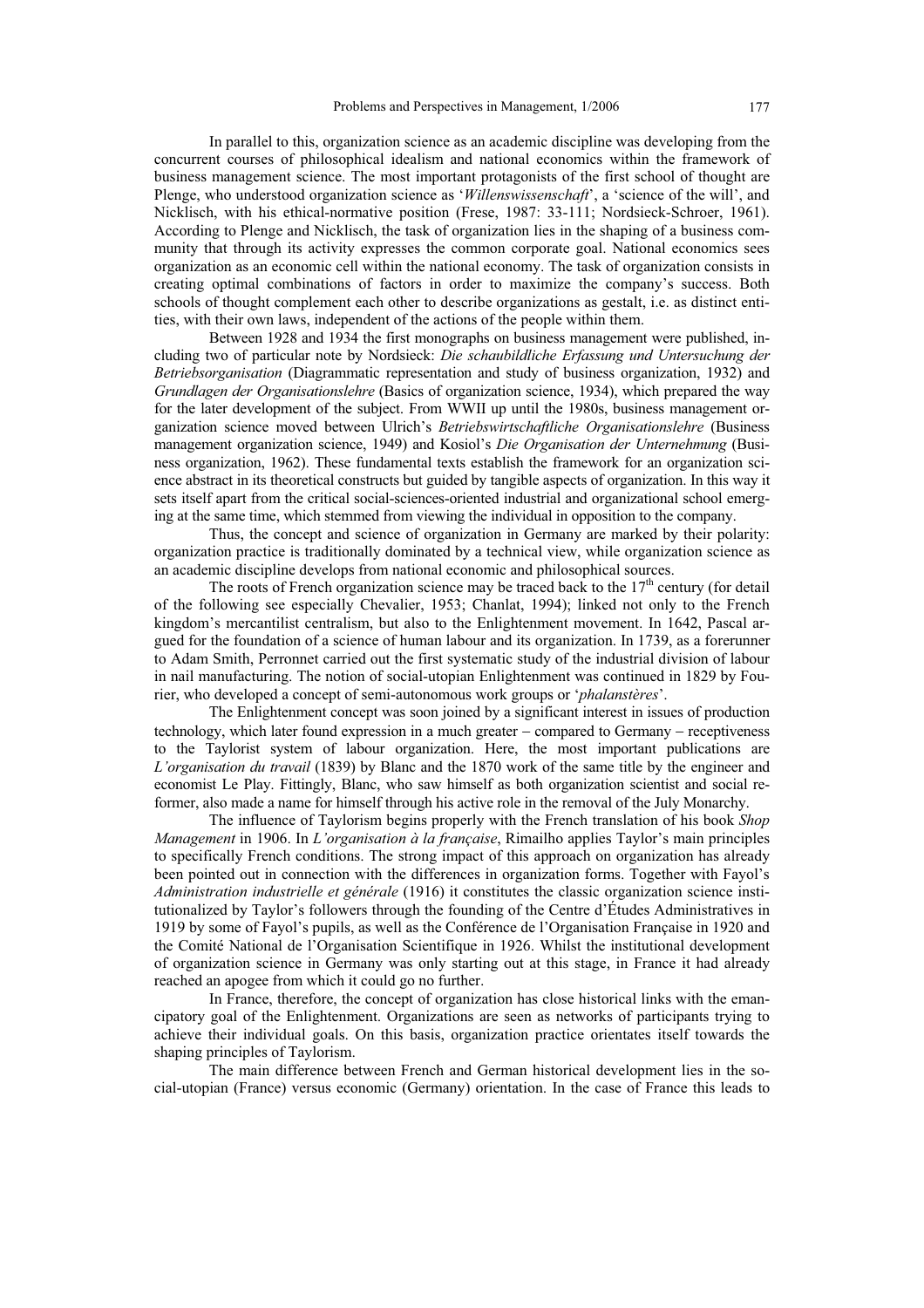the adoption of Taylorism and a concept of organization that owes more to the social sciences. In Germany organization science sets itself apart from both directions in favour of an economicsystematizing nature.

In Germany, the early idea of organization developed from an industrial production context emphasizing the function of coordinating complex, technical manufacturing processes. France was industrialized later and the issue of organization is only retrospectively introduced into this context. French organization finds its source in a time of fundamental social change: initiated in the  $17<sup>th</sup>$  century by the Enlightenment and put into practice during the French Revolution. German organization science does contain philosophical strands allowing for the idea of organization beyond the context of industrial production – these are not put into practice, however; effectively remaining objects of merely academic consideration.

Linking the idea of organization in France with Enlightenment philosophy and social practice has two consequences. Firstly, organizing becomes an activity serving primarily to order social relations within companies, and only after this, tasks. Secondly, organizing is the realization of social progress. In Germany, on the other hand, the structuring and arrangement of tasks in organization science take precedence over shaping social relations. There is a complete lack of emancipatory base. The comparatively low significance of Taylorism for organization science in Germany may be explained by the German tradition of industrial workers around the turn of the 19<sup>th</sup> century being relatively highly qualified. This renders a Taylorist division of labour not only unnecessary, but also comparatively inefficient. Another explanation is that the euphoria of progress underlying the Taylorist concept, and informing the publications by Taylor and his colleagues, undermined their credibility to a certain extent: '*What [...] organization sciences emerged in America, France and other countries were as yet of little interest to business management science in Germany around 1930. Taylor was not taken seriously as a scientist, and Fayol was not known*' (Nordsieck-Schroer, 1961: 17 [Translation by the author]). From a French perspective, the programmatic nature of Taylorism must seem like a master key for the practical realization of a social project through business practice. Again and again, the emancipatory aspects of the Taylorist system, i.e. its core values, have been underrated in favour of its principles of labour organization. The significance of Taylorism in the context of the early 20<sup>th</sup> century emerges however in its reception by French organization science, which continues to bear its mark right up to the present date (Linhart, 1992).

A side effect of concentrating on social relations, as is characteristic for the task of organization in France, is a sensitization towards power relations. This also stands closely connected with the historical roots of the organization concept. Power is a characteristic of social relations. The more dominant the social ordering function of organizations in respect of the coordination of tasks is, the more significant the accompanying attributes become for those with shaping tasks in organizations. In German organization science, social organization was originally only incidental to shaping task structures, and regarded as having a minimal impact on framework conditions. In French organization science, social relations and their power asymmetries form the organization's core structure, on a par with coordinating tasks in terms of significance.

# **Organization theory: A comparison of German and French organization textbooks**

Textbooks on organizational design are written to convey the basics and central ideas of organization science to students and practitioners. Each author aims to present the central themes of their subject in a representative manner and will in most cases relegate their personal interests. The content discussed by most authors can be assumed to represent the culture-specific core of the subject. Whilst it should be noted that textbooks only reflect the academic view of organization science, beyond this they also contain valid indicators for the basic principles of organization practice, as shown later in the section on forms of organization.

This comparative textbook analysis is based on 10 German and 10 French textbooks for scientific training published between 1970 and 1993 (some in new editions), selected on the criterion of how far each text seeks a comprehensive overview of the subject of organization science.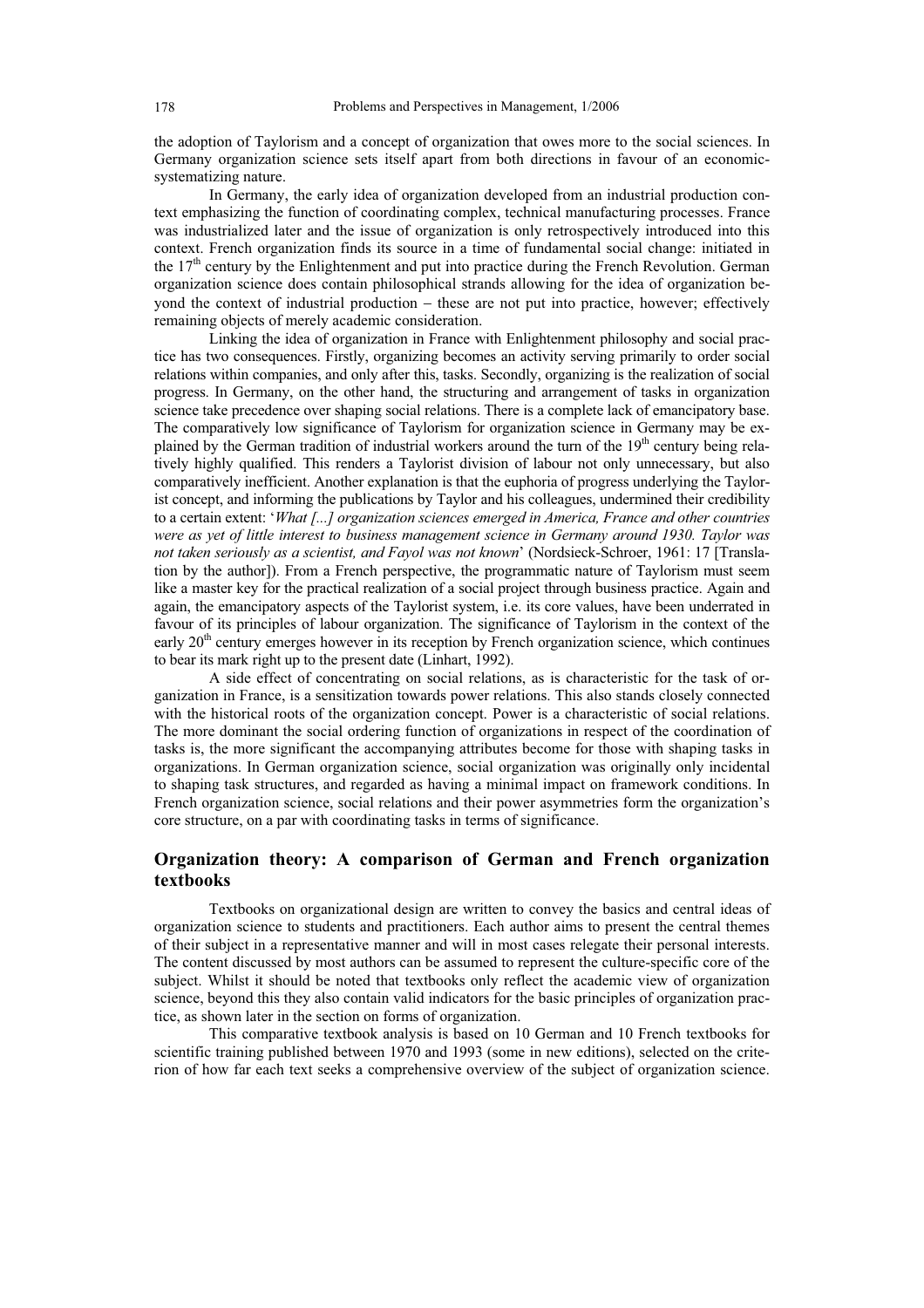Translations and same-language publications by Swiss, Austrian, francophone-Canadian or Belgian authors have been excluded. The full list of textbooks analysed appears in the appendix.

The analysis of these twenty textbooks follows a procedure comprising quantitatively descriptive and qualitatively interpreting parts. Two aspects of analysis are closely linked to the two main theses of this paper:

- The authors' concept of organization may be deduced from their understanding of organization, as well as from the textbooks' main thematic emphasis. This concept is characterized in the first place by the decision to present an institutional or instrumental idea of organization.
- The authors' image of people is linked to the role an individual plays in the organization: whether as an active and interested party involved in shaping, passive needs carrier, or as an object of the shaping process.

Nearly all textbooks contain a paragraph in which the authors express their own **understanding of organization**, featuring both instrumental and institutional approaches. This is illustrated by the following definitions from three French textbooks [translated by the author]. The first definition represents an instrumental approach, while the other two represent differing institutional concepts of organization.

*'The organization tries to structure functions within the company in a logical way, to separate out support services, tasks and responsibilities and to maintain the necessary connections for a harmonious functioning of the whole.' (François, 1974 II: 59).* 

*'Organization is the process whereby one devises in one's own way the whole that comprises and supports all interconnected and target-oriented actions [...] at the same time bringing out the fundamental quality of these wholes, in order to understand the arrangement of the relations between the individuals and the whole.' (Mélèse, 1979: 7).* 

*'The company, its organization and its politics are not answers but constructed by their participants who see external constraints as elements of their strategies [...]. The organization is an ideology in the sense that the ideas of those responsible for shaping relations between people, are themselves shaping the structures.' (Bernoux, 1990: 115-123).* 

For François, organization is a means of putting order into companies. Mélèse envisages organization as a core element of each decision and each process occurring in a company. Finally, Bernoux views an organization as an arena comprising differing viewpoints and interests.

The definitions of organization not only differ through their institutional or instrumental approaches, they also show a different understanding of the whole construct of organization and its constituent parts. Bernoux starts out from the participants and their interests, which may (temporarily) cluster in the common construction of social structures. This approach emphasizes the elements rather than the whole. Mélèse deduces patterns of relationships and social behaviour from a system in equilibrium. He regards the whole, relegating individual elements to the background. These two definitions represent two theoretical approaches often used in French textbooks, but seldom in German ones: power and system. Both are closely linked in French texts, whilst in German organization science they lead to a decision either for a power-oriented approach (Krüger tends towards this direction) or a system-theoretical approach (Remer, 1989: 2).

Both French and German authors' definitions reveal a broad distribution between institutional and instrumental approaches, as well as between approaches that emphasize the whole or elements of the whole. Looking at the content that follows, however, there is a distinct shift in emphasis, with German textbooks showing a significant move towards the holistic view. Although appearing occasionally, the participant perspective in particular always becomes subservient to an overview of the structure as a whole. French textbooks appear vice versa, with a stronger orientation towards participants and the shaping instruments available to them in practice. Most French textbooks emphasize practical implementation more strongly in their later stages, with the introductory theoretical framework assuming an ordering function. In German textbooks, on the other hand, the theoretical approach tends to be less ambitious, but consistent throughout the following content, maintaining a level of abstraction and distance from practice-oriented representations.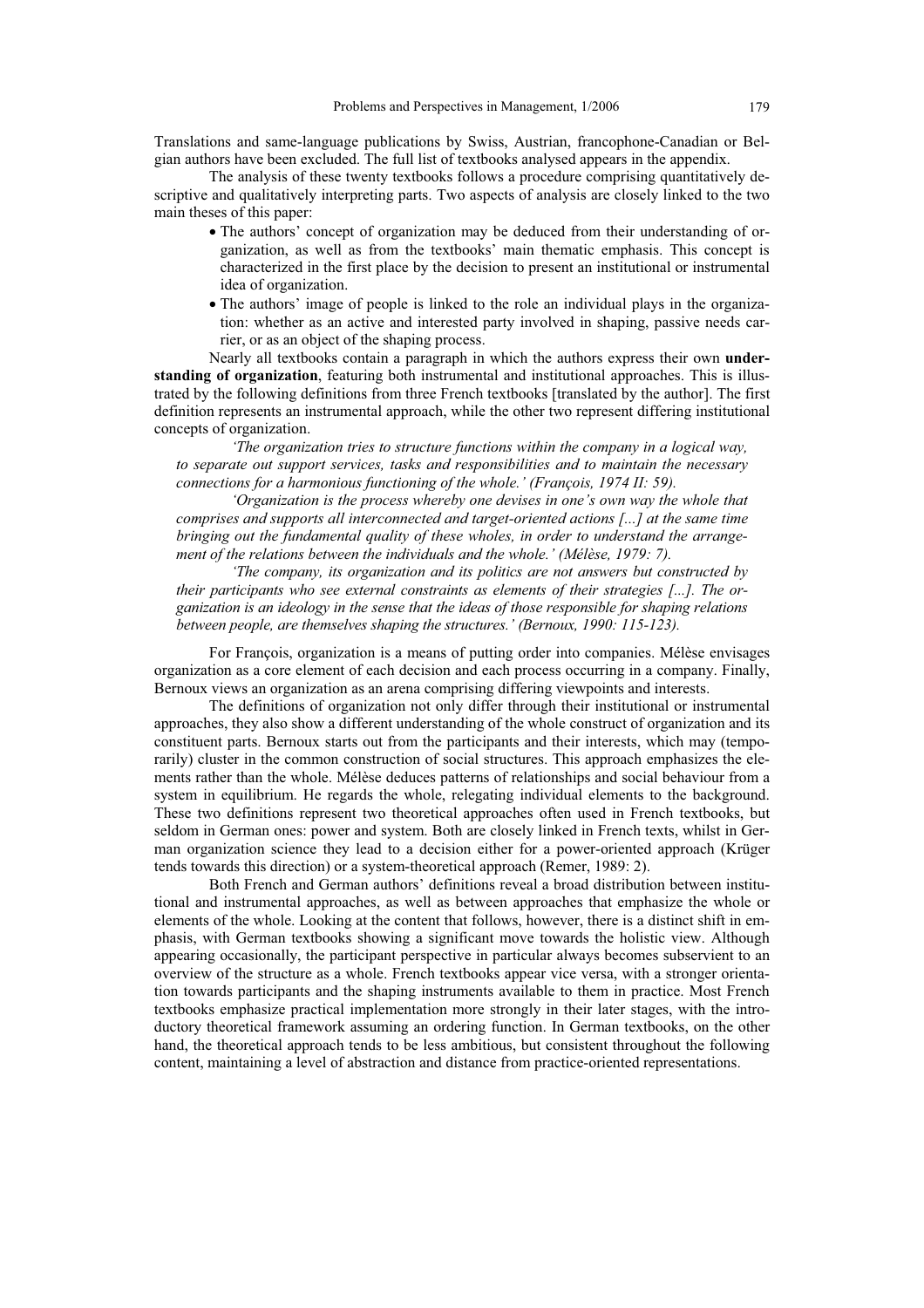As regards the organization concept, German organization science shares the idea of organization as an instrument for the systematic structuring of companies as a bundle of production factors (tangible organization). This perspective of order is scrutinized with great attention to detail. French organization science on the other hand tends to envisage an organization as a construct of relations following its own rules (systemic approach) or characterized by the participants' interests (participant-based approach). This is the starting point for an analysis more oriented towards shaping.

The authors' **image of people** may be deduced from the emphasis given in their textbooks to people as shaping subjects or objects of organization measures, and which theories are applied. Amongst the German textbooks, only Jakob and Krüger explicitly examine the relationship between the individual and organization at an early stage in the text. Jakob understands people as the constituent element of an institutional organization concept, while Krüger (1984: 13) refers to organization as a management instrument '*in the hands of the people and institutions influencing the individual business process*'. These two textbooks also contain separate chapters on issues of power and the realization of interests in the organization, although these do not form an integral part of the overall analysis. Similarly, Kieser and Kubicek extend the 3<sup>rd</sup> edition of their book by a chapter on the subjective perception of organizations by their members (p. 449ff.) without changing their textbook concepts. In a chapter titled '*People and their natural needs*', Schanz (1982: 73ff.) stresses the requirements of people from an organization and the resulting resistance to change. In general it becomes clear that German business management organization science places the structure at the centre of analysis. The influence of people on its genesis and change is only very occasionally touched on, and then as a peripheral concern. Most concepts only accord people a passive role, determined by structure, or leave them completely invisible.

French organization science gives more space to people as shaping participants. This is demonstrated by the term '*Concertation*', which has no equivalent in German organization science. *Concertation* is used for processes of bargaining and aligning individual interests in respect of the aims of the organization. Foglierini-Carneiro and Mélèse use the term to discuss instruments governing communication relations, other authors use it when discussing the coordination of various roles. Although none of the textbooks contain an in-depth systematic discussion of the structures and processes of *concertation*, these are still referenced at various points in most textbooks. All French authors discuss theories and concepts of staff management and group processes, as well as the importance of power and communication. Finally, most discuss the issue of coresponsibility of staff for company policy. It emerges that French texts accord participants in the organization a central role and see actions and structures in close interdependency, whereas German texts tend to deal with them as separate issues. Furthermore, several French authors to a greater or lesser extent have developed their own approaches drawing upon structuralism. As yet, these have no particular systematic orientation. The active role people play in an organization is most clearly expressed in the works of Bernoux and Lussato: for the former they are first and foremost interest carriers for the organization (similarly Mélèse and Liu), while for the latter they are information carriers. Bernoux (1990: 116) actually criticizes the influences of motivational theory, which to his mind looks at people primarily as needs carriers for whom the organization has to offer suitable incentives, disregarding their own shaping role in the organization.

The **image of people** in German and French literature differs in that German organization science concentrates on the organization as a construct in its own right. People hardly figure as shaping agents. Formal and social aspects of organization are separated by disciplines (business management or sociology). In French organization science the shaping participant (as an individual or in a group) is given more space. Here, the transition to a sociological analysis is a gradual one.

**Organization concepts** in German textbooks mostly represent a science of tangible and rational order creation in companies. French textbooks on the other hand create a multi-layered but also ambivalent image of organization and locate the task of organizing between the power of participants and the logic of the system. Links to neighbouring areas of function are more frequently established, and the transition between the description and explanation of social science and the shaping nature of business management is more gradual.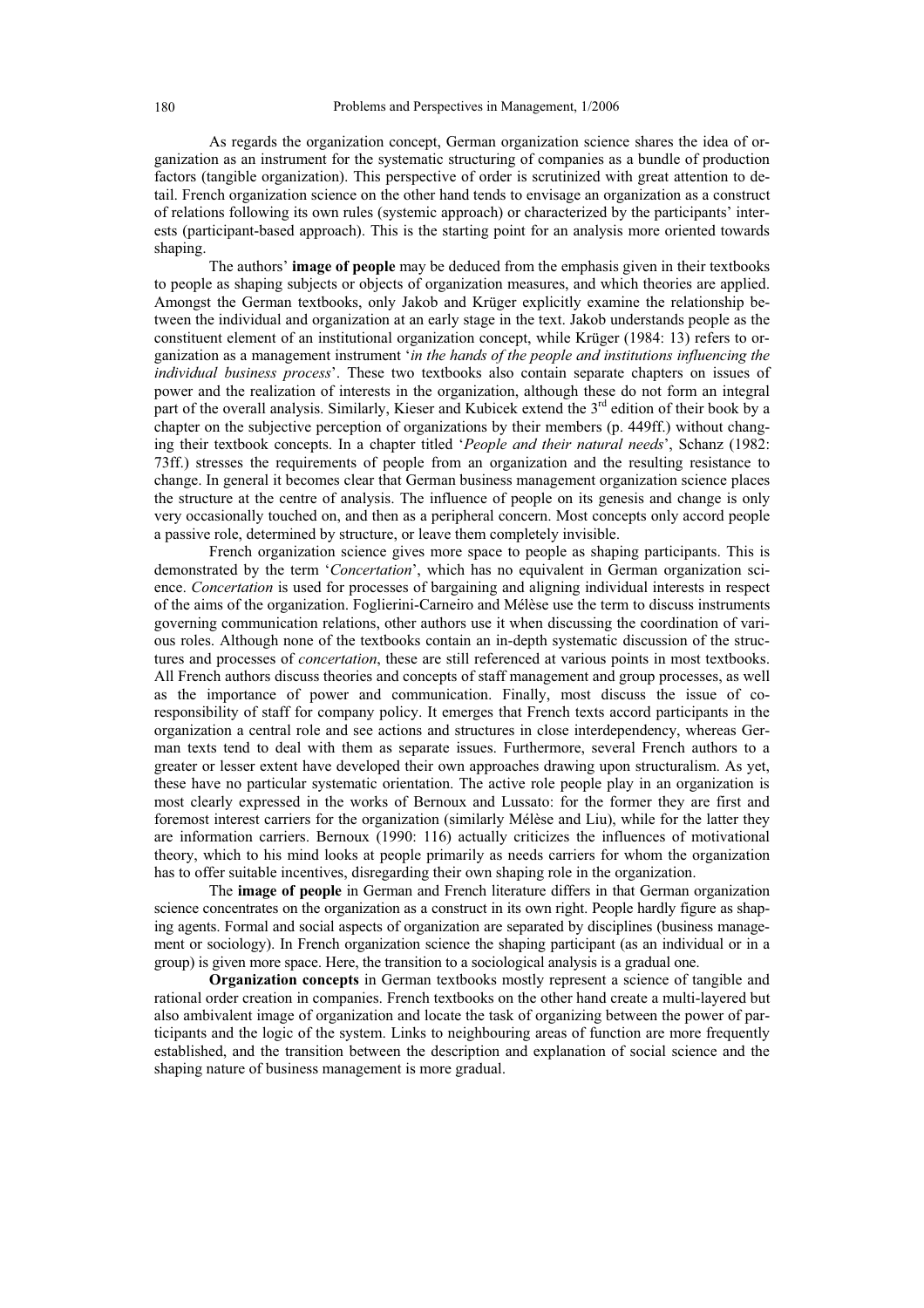### **Organization practice: Forms of organization in German and French companies**

Daubigney and Silvestre's (1972) study on the significance of hierarchy is the first to examine and compare organization structures in German and French companies. Since then there have been repeated individual comparative studies, but to date a lack of final summary. The results from direct comparisons have too many gaps for a comprehensive picture, which is why indirect comparisons are also essential (e.g. from studies examining the differences between Germany or France and Great Britain).

International comparative studies show significant differences in organizational hierarchy between German and French companies. French companies show higher vertical and horizontal degrees of differentiation:

- Vertical differentiation is the delimitation between hierarchical levels. It is expressed most of all in steep hierarchies with little upward mobility. Power distance is accordingly high.
- x Horizontal differentiation finds expression in specialized functions contributing to a common task in the division of labour.

Daubigney and Silvestre (1972) examine differences in the **hierarchies** of small and medium-sized German and French companies. Their study shows not only a significantly steeper salary gradient for France, but also on average almost double the number of hierarchical levels. This analysis is confirmed by Lutz (1981), who finds a span of control for French companies, especially for middle management, that is some 50% lower and has a steeper hierarchical structure. For German industrial companies, especially at the lowest management echelons, Maurice et al. (1980) also find significantly higher control spans than in comparable French companies. Correspondingly, d'Iribarne (1991) describes the hierarchical principle as the most important core element of integration in French culture and society.

Vertical differentiation also emerges from the willingness of managers to **delegate**. This again depends on the perceived power distance between a superior and his or her staff. For Hofstede (1980), the greatest differences between German and French subjects lie in the dimension of power distance. In his comparison of 39 countries, France occupies  $8<sup>th</sup>$  place and Germany 29<sup>th</sup> place. France also records an exceptionally high score when ranked within the group of Western industrialized countries (Barsoux and Lawrence, 1990). Inzerilli and Laurent (1983) confirm in their survey that French managers, compared to their American colleagues for instance, place strong emphasis on positional **power distance** as well as trying to maintain a skill advantage over their fellow employees. Several studies (Clark, 1979; Child and Kieser, 1979; Heller and Wilpert, 1981; Banai and Levick, 1988; Naulleau and Harper, 1993) show a high degree of **centralization** for both Germany and France compared to Great Britain. Banai and Levick show that whilst centralization in Germany is somewhat relativized by the wide range of participation models in management relations, in France it is based on a deep mistrust between upper and middle management, which the authors attribute to differing socialization between the two countries. An analysis of teamwork concepts at German and French car manufacturers (Jansen and Kissler, 1987; Greifenstein et al., 1993: 309ff) arrives at the conclusion that in both German and French companies there is little tradition of delegation compared to Anglo-Saxon culture.

The contradiction arising from significantly higher power distances in France compared to Germany, yet relatively small differences in the degrees of centralization, may be resolved if forms of participation are included in the equation. The concept of co-operative management (Wunderer and Grunwald, 1980), and the model involving some extent of company codetermination similarly geared towards co-operation in German companies, close the gap between centralization and low power distance. A direct equivalent of co-operative management does not exist in French management science, where forms involving some extent of company codetermination, for which the foundations were being laid down in Germany in the 1920s, have only been around since the 1980s.

Finally, significant differences appear in **communication styles** between management staff and their employees: all studies concur that the tangible focus of communication in Germany contrasts with the personality-oriented approach to communication in France. German managers view organizations as coordinated networks of rational individuals pursuing tangible goals; social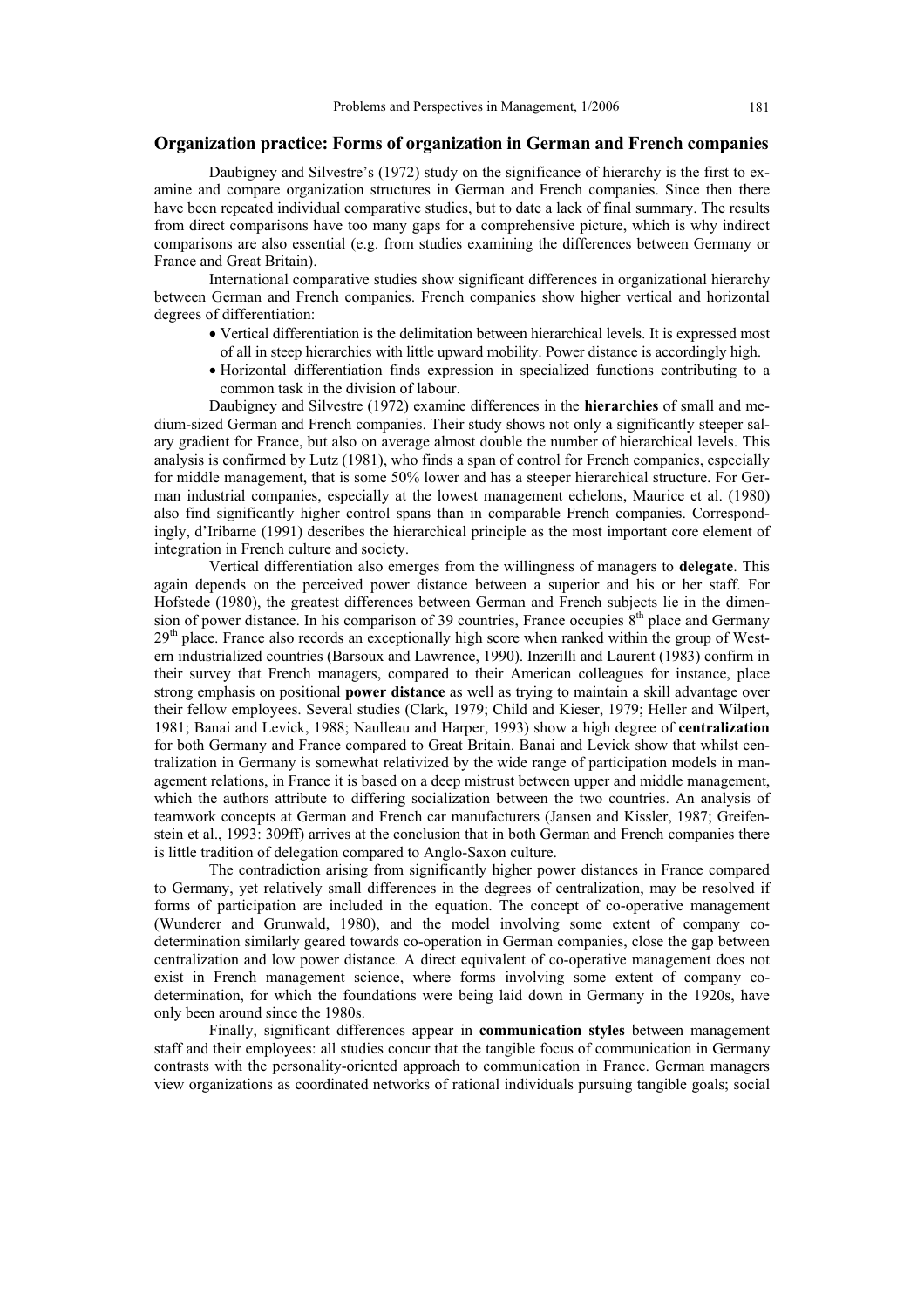relations are regarded as a potentially disruptive factor. French managers, on the other hand, see organizations more as networks of power positions for attaining personal goals (Schmidt, 1993: 91; Banai and Levick, 1988: 125ff.; Laurent, 1985: 51; Calori and Atamer, 1990). Heller and Wilpert (1981) consider the question of the motives behind the willingness of senior management staff to participate. Whilst in Germany the improvement of decision quality emerged as the primary motive, French respondents emphasized improved communication and staff development; decision quality only came in third place.

An important foundation for vertical differentiation is provided by **differences in qualification** between hierarchical levels. French companies are often characterized more by a dividing line between academic, management work and non-academic, non-management activity. Upward mobility is therefore low compared to horizontal mobility along the higher management echelons. Qualification profiles in German companies differ less, and rising through several hierarchic ranks within a company occurs more often. In German industrial companies, technical knowledge, for instance, is more spread across the lower and middle management levels, whereas in France it is concentrated at the lower levels (Lane, 1989: 44). Linked to this is the dominance of middle management in Germany alongside the relatively strong authority of the foreman or woman. The comparatively high level of professional competence of this position finds no real equivalent in French companies (Maurice et al., 1980: 68ff.).

In French organizations, the **degree of vertical differentiation** is higher than in German equivalents. It rests upon a greater power distance and represents a steeper hierarchy with lower span of control, as well as lower willingness to participate. Differentiation corresponds to differing qualification profiles between hierarchic levels. In France, objectively existing differentiation goes hand in hand with a higher sensibility for differences in power.

**Horizontal differentiation** may be determined from the degree of **specialization** on all hierarchic levels. Of particular significance here are the principles of the Taylorist system. In an analysis of the consequences of Taylorism on shaping organization in France, Linhart (1992) arrives at the conclusion that in no other country has it brought about such problematic results (p. 52). Feudalism, centralism and bureaucratization combine with Taylorist principles to highly differentiated systems both vertically and horizontally. The emphasis on vertical management relations and Taylorist control principles, argues the study, allows for little lateral co-operation. Although no other Western European country has practised as many **team concepts** as France since the socialist period of government in the 1980s, Linhart shows that its effect as an instrument of integration is still limited. He attributes this to the relatively low levels of qualification of industrial workers and the efforts by experts at delineating a planning elite versus non-management workforce (p. 55ff.). Maurice's (1979) German-French comparison already points to the more widespread distribution of Taylorist principles in France, while he credits Germany not only with a higher level of qualification but also with a broader profile (p. 53). Equally different are the aims of multiple qualifications: Maurice notes that in Germany these are geared towards forming semiautonomous teams, whilst in French companies the cushioning of lost time and fluctuation dominate (Maurice, 1979: 348; Lane, 1989: 168ff.; for team concepts in France see also Jenkins, 1988).

In a comparative study with Great Britain, Horovitz (1978: 18) is the only author to arrive at the conclusion that the degree of specialization in both Germany and France is generally very high. However, his verdict refers less to individual qualification profiles than to the responsibilities of entire company divisions.

The degree of specialization at **management level** is the object of a study by Banai and Levick (1988: 122ff.). Starting from a typology of management functions according to their differentiation and integration effects, the authors study the distribution of the relevant manager types as functional specialists and integrators. British companies are characterized by the dominance of functional specialists in decentralized structures. On the other hand, both German and French companies typically show a vertical differentiation in integrator roles on the upper hierarchic levels and specialist roles on the lower hierarchic levels. There is however an important difference connected with the country-specific career patterns: managers in German companies are recruited predominantly as functional specialists or have risen through the ranks as such within the company. Only later do these managers assume integrator roles, so that both functions may co-exist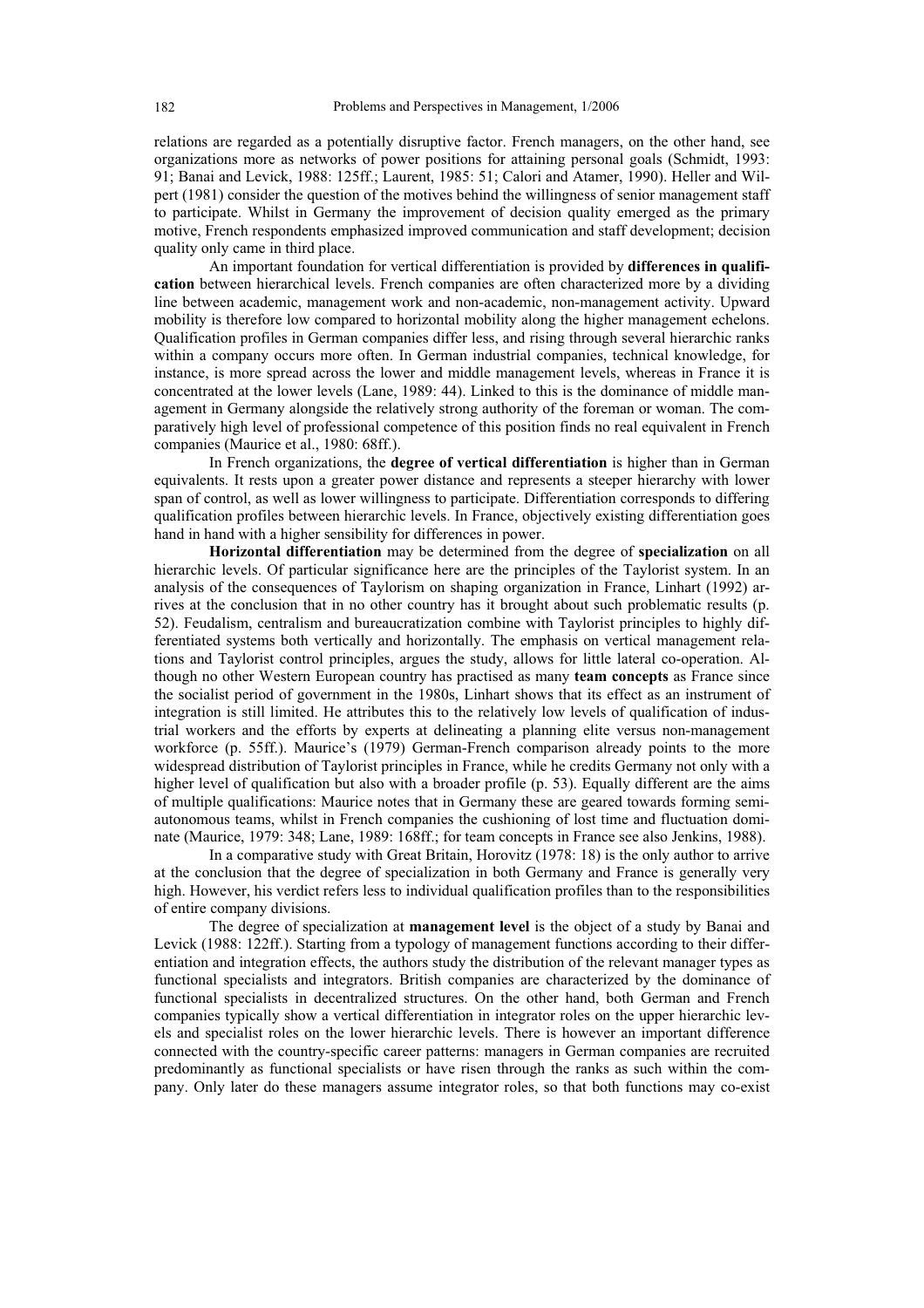with varying degrees of overlap between the two. In France, the degree of specialization is high even at lower management levels. The upper management levels are filled externally and are mostly industry-specific rather than function-specific, while lower management is geared towards the integration function (see also Bauer and Bertin-Mourot, 1990).

In French organizations the **degree of horizontal differentiation** is higher. Specialization is more pronounced, apart from at the highest management levels, with little development of lateral co-operation. Thus, compared to Germany, the significance of team concepts is low, despite strong political promotion.

Although most empirical studies were carried out in the 1970s and therefore in principle have only limited value in representing today's organization structures, current publications confirm traditional differences in comparison. The number of hierarchic levels and the level of specialization may have fallen in German and French companies, but the relative divergence appears to have remained. This conclusion also tallies with the results of Kogut et al. (2002) who, in a comparative study of organizational diversification in the largest OECD countries, also find consistent differences in international comparison.

Figure 2 summarizes the main characteristics of German and French organization science. A glance at the characteristics of organization science in both countries shows **parallels between organization theory and practice**:

- The predominantly instrumental organization philosophy in German organization science has technical-economic roots. Organization problems are therefore viewed as tangible problems. Competence for organization shaping is linked to professional qualification. Against this, organization in French philosophy refers mainly to social relationships in the company characterized by imbalances of power. Competence for organization shaping is linked more to position in the hierarchy, which finds expression in a lower willingness to delegate and a more pronounced differentiation of the levels.
- x Organization forms in Germany show less internal differentiation, horizontally as well as vertically. The analytical interest in organization theory is directed towards increasing differentiation. In France, structures in practice are more differentiated and make the problem of integration in organization science appear comparatively low.



Fig. 2. Images of organization for theory and practice in Germany and France

## **Conclusion**

The approach of Gareth Morgan has often faced the criticism that images of organization lead to an arbitrariness of organization research, because it can easily give the impression that scientists and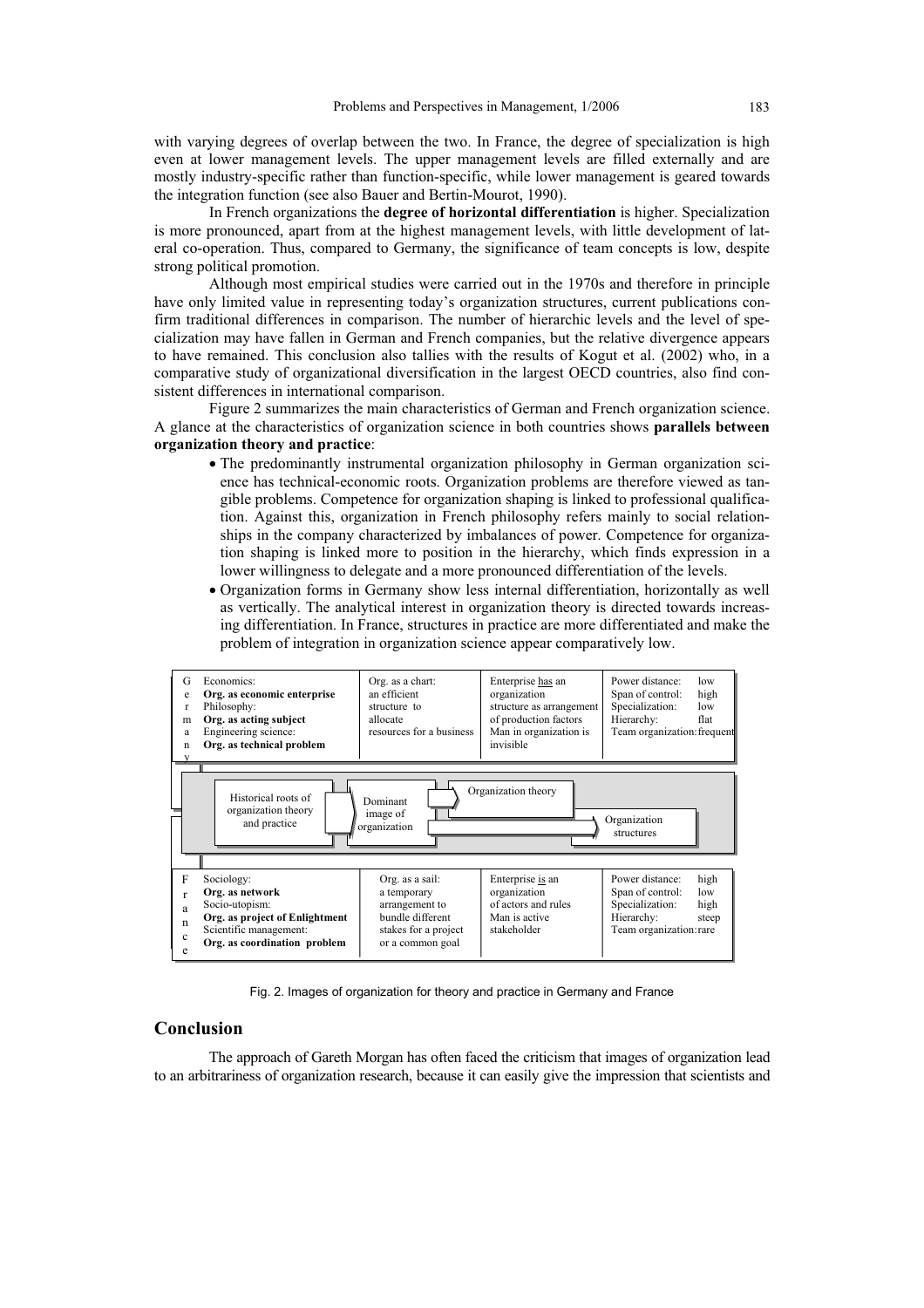practitioners are in principle free in the selection of their preferred images of organization. So far, the cultural determination of the genesis of images of organization has received little attention.

Organization science in Germany and France mostly developed separately; not least due to linguistic barriers, but also due to opposed fundamental assumptions about the characteristics of organizations. Mutual reception of organization science has seen little development: differing dominant images of organization lead to the scientists of a country discovering few connection points in another country's publications to the issues they are themselves pursuing. The most recent studies on organization structures of companies in international comparison find little common ground, and it seems fairly improbable that organization science in Germany and France are converging.

To the extent that North American organization science is now becoming the worldwide reference for non-English language research as well, institutionalized pressure and isomorphism (Meyer and Rowan, 1977; DiMaggio and Powell, 1983) may create a rapprochement 'towards a third point' whereby German and French scientists may increasingly publish in North American journals. They may also, as entrance tickets, so to speak, adopt the dominant images of organization from North American research: '*If you want to build a ship, formulate a strategy for your vision, introduce a balanced scorecard and offer a transparent system of incentives with individual bonuses!*'

#### **References**

- 1. Banai, M. and Levick, C.J. (1988) 'Europe'. Nath, R. (Ed.) *Comparative management: A regional view*. Cambridge (Mass.): Ballinger, 97-138.
- 2. Barsoux, J.-L. and Lawrence, P. (1990) *Management in France*. London: Cassell.
- 3. Bauer, M. and Bertin-Mourot, B. (1990) *'Les 200' en France et en Allemagne: Deux modèles contrastés de détection-sélection-formation de dirigeants de grandes entreprises*. Paris.
- 4. Calori, R. and Atamer, T. (1990) 'How French managers deal with radical change'. *Long Range Planning*, 23(6), 44-55.
- 5. Chanlat, J.-F. (1994) 'Francophone organizational analysis'. *Organization Studies*, 15, 47-80.
- 6. Chevalier, J. (1953) *Organisation*. Paris: Dunod.
- 7. Child, J. and Kieser, A. (1979) 'Organizational and managerial roles in British and West German companies: An examination of the culture-free thesis'. Lammers, C.J. and Hickson, D.J. (Eds.) *Organizations alike and unlike: International and inter-institutional studies in the sociology of organizations*. London: Routledge & Kegan, 251-271.
- 8. Clark, P. (1979) 'Cultural context as a determinant of organizational rationality: A comparison of the tobacco industries in Britain and France'. Lammers, C.J. and Hickson, D.J. (Eds.) *Organizations alike and unlike: International and inter-institutional studies in the sociology of organizations*. London: Routledge & Kegan, 272-286.
- 9. Daubigney, J.-P. and Silvestre, J.-J. (1972) *Comparaison de la hiérarchie des salaires entre l'Allemagne et la France*. Aix-en-Provence: Laboratoire d'économie et de sociologie du travail.
- 10. DiMaggio, P. and Powell, W. (1983) 'The iron cage revisited: Institutional isomorphism and collective rationality in organizational fields'. *American Sociological Review*, 48, 147-160.
- 11. Frese, E. (1987) *Grundlagen der Organisation: Die Organisationsstruktur der Unternehmung*. Wiesbaden: Gabler, 3rd edition [1st edition 1980].
- 12. Gibson, C.B. and Zellmer-Bruhn, M.E. (2001) 'Metaphors and meaning: An intercultural analysis of the concept of teamwork'. *Administrative Science Quarterly*, 46, 274-303.
- 13. Gmür, M. and Rakotobarison, A. (1997) *Organisationslehre in Deutschland und Frankreich: Eine vergleichende Literaturanalyse*. Glattbrugg: SGO.
- 14. Grant, D. and Oswick, C. (Eds.) (1996) *Metaphor and organizations*. London: Sage.
- 15. Greifenstein, R., Jansen, P. and Kissler, L. (1993) *Gemanagte Partizipation: Qualitätszirkel in der deutschen und der französischen Automobilindustrie*. München/Mering: Hampp.
- 16. Hatch, M.J. (1999) 'Exploring the empty spaces of organizing: How improvisational jazz helps redescribe organizational structure'. *Organization Studies*, 20, 75-100.
- 17. Heller, F.A. and Wilpert, B. (1981) *Competence and power in managerial decisionmaking: a study of senior levels of organization in eight countries*. Chichester: Wiley.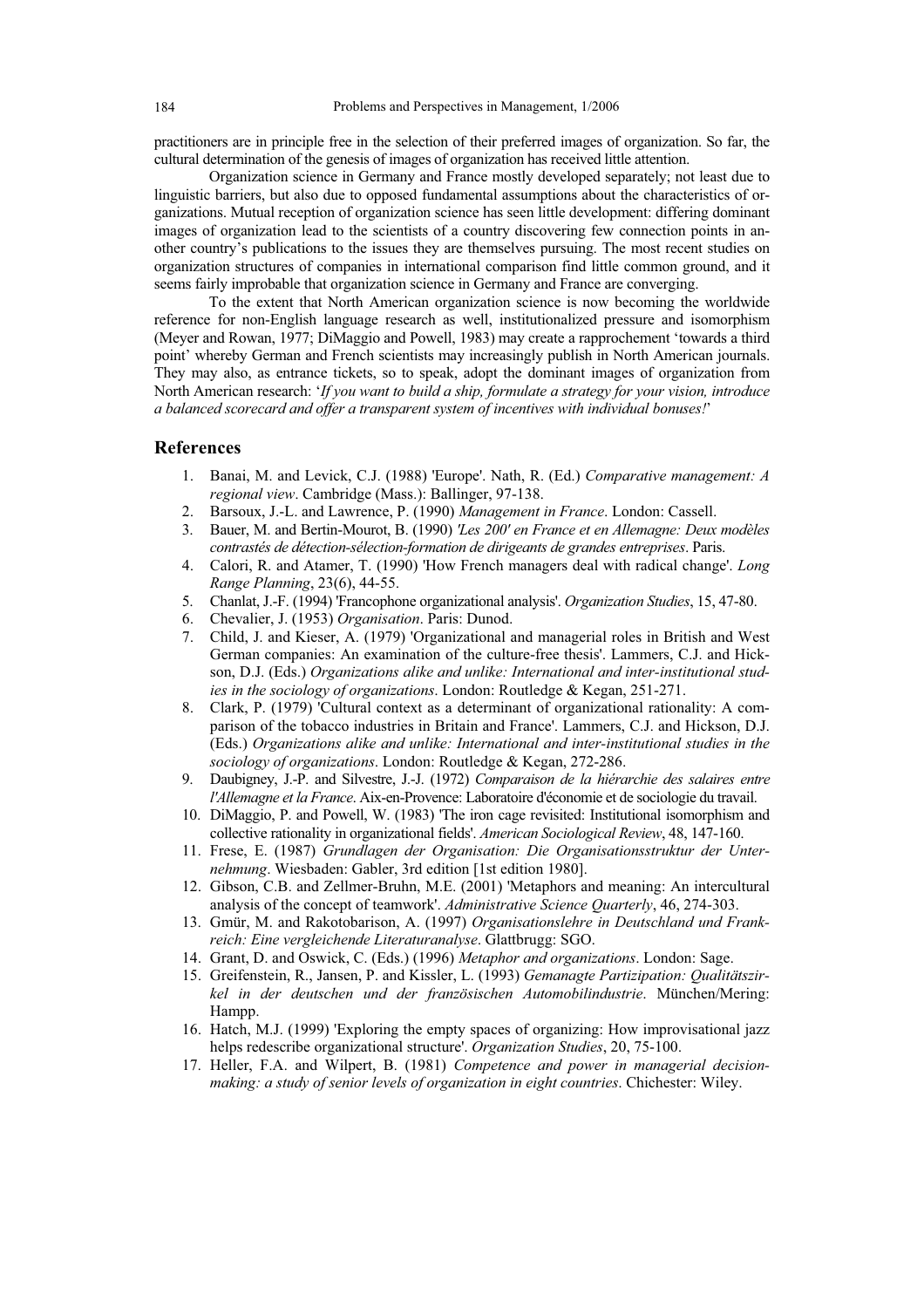- 18. Hofstede, G. (1980) *Culture's consequences: international differences in work-related values*. Beverly Hills: Sage.
- 19. Horovitz, J.H. (1978) 'Management control in France, Great Britain and Germany'. *Columbia Journal of World Business*, 13, 16-22.
- 20. Inzerilli, G. and Laurent, A. (1983) 'Managerial views of organization structure in France and the USA'*. International Studies of Management and Organization*, 13, 97-118.
- 21. d'Iribarne, P. (1991) 'Culture et 'effet sociétal'. *Revue française sociologique*, 32, 599-614.
- 22. Jansen, P. and Kissler, L. (1987) 'Organization of work by participation? A French-German comparison'. *Economic and Industrial Democracy*, 8, 379-409.
- 23. Jenkins, A. (1988) 'The French search for a new model of the firm'. *Journal of General Management*, 14(1), 17-29.
- 24. Kogut, B., Walker, G. and Anand, J. (2002) 'Agency and institutions: national divergences in diversification behavior'. *Organization Science*, 13, 162-178.
- 25. Lane, C. (1989) *Management and labour in Europe: the industrial enterprise in Germany, Britain and France*. Aldershot: Edward Elgar.
- 26. Laurent, A. (1985) 'The cultural diversity of Western conceptions of management'. Joynt, P. and Warner, M. (Eds.) *Managing in different cultures*. Oslo: Universitetsforlaget, 41-56.
- 27. Linhart, D. (1992) 'The shortcomings of an organizational revolution that is out of step'. *Economic and Industrial Democracy*, 13, 49-64.
- 28. Lutz, B. (1981) 'Education and employment: Contrasting evidence from France and the Federal Republic Germany'. *European Journal of Education*, 16, 73-86.
- 29. Mangham, I.L. and Overrington, M.A. (1987) *Organizations as theatre: A social sychology of dramatic appearances*. Chichester: Wiley.
- 30. Marshak, R.J. (1996) 'Metaphors, metaphoric fields and organizational change'. Grant, D. and Oswick, C. (Eds.) *Metaphor and organizations*. London: Sage, 147-165.
- 31. Maurice, M. (1979) 'For a study of 'societal effect': universality and specificity in organization research'. Lammers, C.J. and Hickson, D.J. (Eds.) *Organizations alike and unlike: International and inter-institutional studies in the sociology of organizations*. London: Routledge & Kegan, 42-60.
- 32. Maurice, M., Sorge, A. and Warner, M. (1980) 'Societal differences in organizing manufacturing units: a comparison of France, West Germany, and Great Britain'. *Organization Studies*, 1, 59-80.
- 33. Meyer, J. and Rowan, B. (1977): 'Institutionalized organizations: formal structure as myth and ceremony'. *American Journal of Sociology*, 83, 340-363.
- 34. Morgan, G. (1980) 'Paradigms, metaphors, and puzzle solving in organization theory'. *Administrative Science Quarterly*, 25, 605-622.
- 35. Morgan, G. (1986) *Images of organization*. Newbury Park: Sage.
- 36. Naulleau, G. and Harper, J. (1993) 'A comparison of british and french management cultures: some implications for management development practices in each country'. *Management Education and Development*, 24(1), 12-23.
- 37. Nordsieck-Schroer, H. (1961) *Organisationstheorien*. Stuttgart: Poeschel.
- 38. Reed, M. (1990) 'From paradigms to images: the paradigm warrior turns post-modernist guru'. *Personnel Review*, 19(3), 35-40.
- 39. Sackmann, S. (1989) 'The role of metaphors in organization transformation'. *Human Relations*, 42, 463-485.
- 40. Schmidt, V.A. (1993) 'An end to French economic exceptionalism? The transformation of business under Mitterand'. *California Management Review*, 36(1), 75-98.
- 41. Taylor, F.W. (1911) *The principles of scientific management*. New York: Norton [Edition 1967].
- 42. Weick, K.E. (1998) 'Improvisation as a mindset for organizational analysis'. *Organization Science*, 9, 543-555.
- 43. Wunderer, R. and Grunwald, W. (1980) *Führungslehre II: Kooperative Führung*. Berlin: De Gruyter.